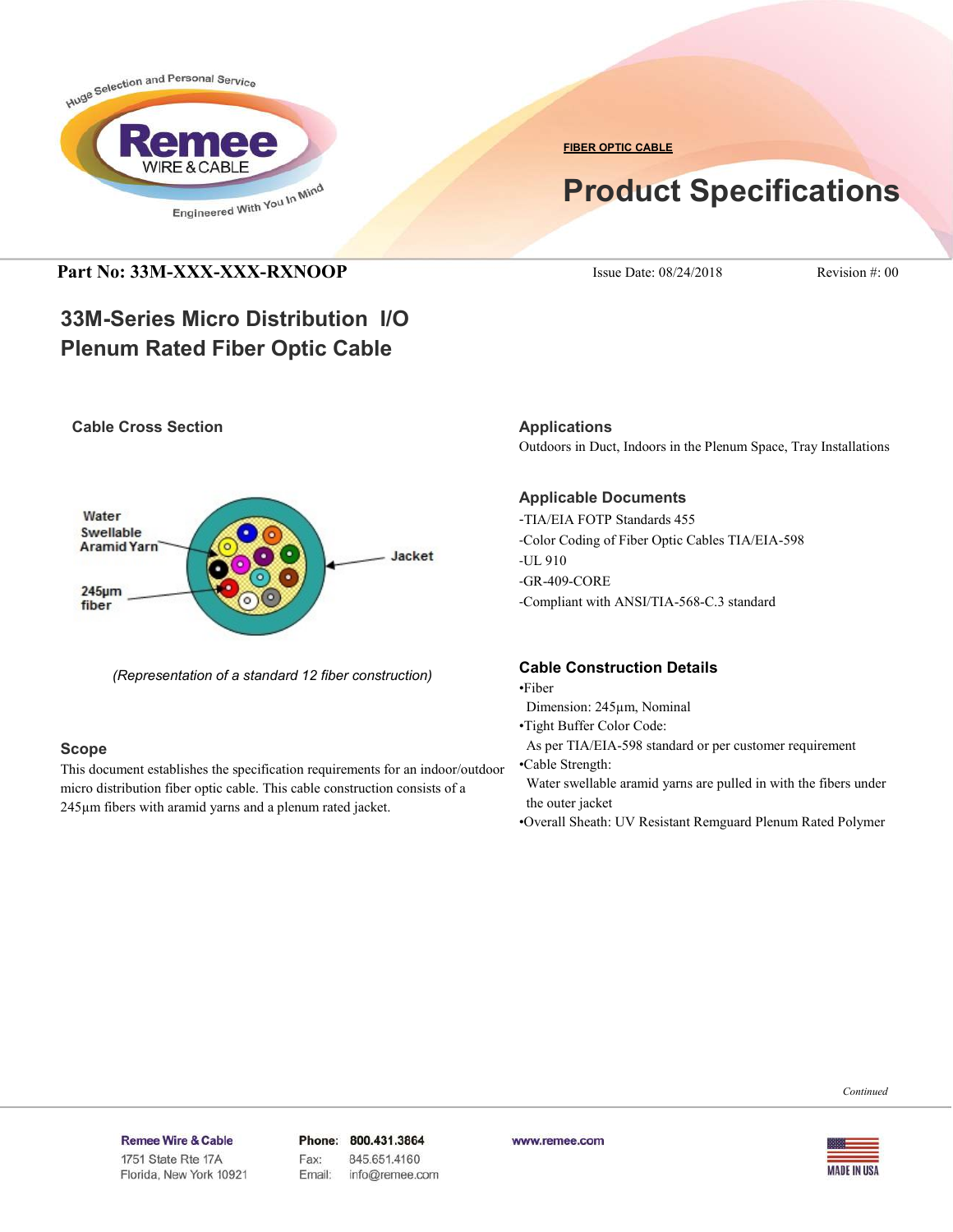

| Remee Products Part<br>Number | Number<br>of Fibers         | Cable OD<br>in $(mm)$ | Weight<br>$lb/1000ft$ (kg/km) |
|-------------------------------|-----------------------------|-----------------------|-------------------------------|
| 33M-002-XXX-RXNOOP            | $\mathcal{D}_{\mathcal{A}}$ | 0.116(3.0)            | 8(6)                          |
| 33M-004-XXX-RXNOOP            | 4                           | 0.116(3.0)            | 8(6)                          |
| 33M-006-XXX-RXNOOP            | 6                           | 0.116(3.0)            | 8(6)                          |
| 33M-008-XXX-RXNOOP            | 8                           | 0.116(3.0)            | 8(6)                          |
| 33M-012-XXX-RXNOOP            | 12                          | 0.116(3.0)            | 8(6)                          |

| <b>Jacket Color</b> |              |  |  |  |
|---------------------|--------------|--|--|--|
| Designation         | Color        |  |  |  |
| B                   | <b>Black</b> |  |  |  |
| Y                   | Yellow       |  |  |  |
| Z                   | Orange       |  |  |  |
| A                   | Aqua         |  |  |  |
| M                   | Violet       |  |  |  |

| Fiber Type $(P/N)$                      | Maximum Attenuation dB/km |         |         |         | Overfill Launch Min<br>Bandwidth<br><b>EMBc</b><br>MHz-km)<br>$(MHz-km)$ |         | Gigabit Ethernet Mini-<br>mum Link Distance<br>(Meters) |        | 10 Gigabit Ethernet<br>Minimum Link<br>Distance (Meters) |        |                          |
|-----------------------------------------|---------------------------|---------|---------|---------|--------------------------------------------------------------------------|---------|---------------------------------------------------------|--------|----------------------------------------------------------|--------|--------------------------|
|                                         | 850 nm                    | 1300 nm | 1310 nm | 1550 nm | 850 nm                                                                   | 1300 nm |                                                         | 850 nm | 1300 nm                                                  | 850 nm | $1300$ nm                |
| $62.5\mu m$ OM1 1GIG (22J)              | 3.2                       | 1.0     | N/A     | N/A     | 200                                                                      | 600     | N/A                                                     | 300    | 550                                                      | 32     | $\overline{a}$           |
| 50um OM2 10GIG (12D)                    | 3.0                       | 1.0     | N/A     | N/A     | 750                                                                      | 500     | N/A                                                     | 800    | 550                                                      | 150    | ٠                        |
| 50um OM3 10GIG (12N)                    | 3.0                       | 1.0     | N/A     | N/A     | 1500                                                                     | 500     | 2000                                                    | 1000   | 550                                                      | 300    | ٠                        |
| 50um OM4 10GIG (12V)                    | 3.0                       | 1.0     | N/A     | N/A     | 3500                                                                     | 500     | 4700                                                    | 1040   | 550                                                      | 550    | $\overline{\phantom{a}}$ |
| SM OS2 G.652.D (76K)                    | N/A                       | N/A     | 0.40    | 0.30    | N/A                                                                      | N/A     | N/A                                                     | N/A    | 5000                                                     | N/A    | 10000                    |
| SM OS2 G.652.D (74K)                    | N/A                       | N/A     | 0.35    | 0.25    | N/A                                                                      | N/A     | N/A                                                     | N/A    | 5000                                                     | N/A    | 10000                    |
| SM OS2 G.652.D/G.657.A1 BIF (76U)*      | N/A                       | N/A     | 0.40    | 0.30    | N/A                                                                      | N/A     | N/A                                                     | N/A    | 5000                                                     | N/A    | 10000                    |
| SM OS2 G.652.D/G.657.A2, B2 BIF (76F)** | N/A                       | N/A     | 0.40    | 0.30    | N/A                                                                      | N/A     | N/A                                                     | N/A    | 5000                                                     | N/A    | 10000                    |

 *\* G.657.A1 (76U) Mandrel Radius of 10mm, 1 turn at 1550nm with an induced attenuation of ≤0.50dB*

 *\*\* G.657.A2,B2 (76F) Mandrel Radius of 7.5mm, 1 turn at 1550nm with an induced attenuation of ≤0.40dB*

 *Please call the factory for all other fiber types*



#### Remee Wire & Cable Issue No.: 05

Florida, New York 10921

Phone: 800.431.3864 Fax: 845.651.4160 Email: info@remee.com

www.remee.com

**MADE IN USA**